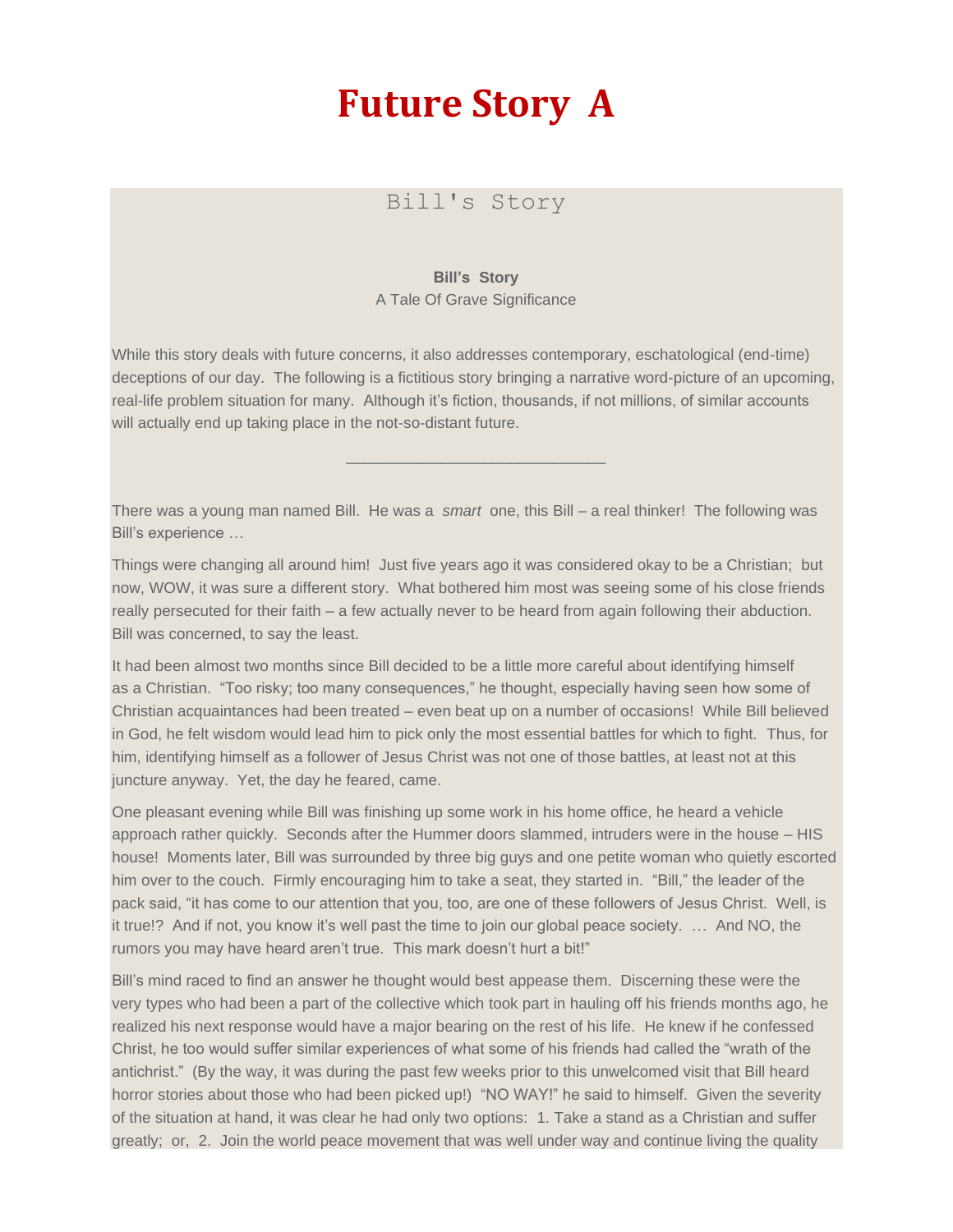of life he was currently enjoying. He couldn't do it. He couldn't trade what he had gotten so used to the past two decades for the faith he also professed.

With Bill's permission, the unwelcomed group administered the mark, issued a soft-spoken warning, and left abruptly.

"Good," said Bill when they quickly drove off – as if they had someone else to visit, "I didn't invite you here in the first place. **Be gone with you.**" Bill was relieved! For months he dreamed about the suffering he would have incurred had he taken a stand for God and rejected the mark. He was glad, so glad, he had made the decision he had … at first anyway. But all that was in the process of changing in ways far exceeding his worst nightmares. You see, the story has another chapter.

The Trumpets of the Book of Revelation had already begun sounding and the righteous judgment of God through the pouring out of the Bowls of Wrath as written about in the sixteenth chapter of John's Apocalypse were beginning to be realized all around him, yes, even UPON him – stuff which Bill never even considered in his wildest imagination would be his lot as a result of giving in to the pressure of those unwelcomed visitors months and months ago. Due to the degree of violence involved, the next few weeks of Bill's life will not be chronicled here. Suffice it to say he would have chosen the opposite path had he realized the wrath of the antichrist was child's play when compared with the intensity of the Bowls of Wrath. But it was too late!

A week passed and Bill now realized he was about to meet his death. This had actually grown to be his number one prayer. He longed for death in order to be relieved of his current afflictions under the just wrath of Almighty God. But just prior to his final breath, an overwhelming truth came to his mind, one that brought a cry like few others. Bill realized that while he was finally going to be relieved of his misery through death, the endless days of eternity were actually only beginning. He remembered from his reading of Revelation 14 that eternal torment was also required of him because he had decided to reject the clear warning of Scripture and take the mark. It was that final thought which ushered Bill into an eternity separate from the Lord Jesus.

Perhaps Bill was not as smart as he would have liked to think. For you see, he rejected the clear admonitions of Scripture to endure to the end (in order to avoid only moments of the antichrist's wrath) and, as a result, will actually end up suffering an infinitely greater wrath due to his decision to reject staying true by receiving the mark. Indeed, Bill wasn't as wise as many thought.

\_\_\_\_\_\_\_\_\_\_\_\_\_\_\_\_\_\_\_\_\_\_\_\_\_\_\_\_\_\_

Commentary, for further clarification of this grave problem:

Have you ever wondered how many "Bills" there are in the world today? We believe there are many more than what we'd ever care to think. Those who fail to see (or believe) the big-picture and who would go on to give in to the wicked world leader in order to avoid his wrath will pay the greatest price one could. Those who do so will actually suffer a great deal more – not only the Bowls of the Wrath of God as they are poured out upon the inhabitants of the earth who receive the mark, but an **eternity** of "everlasting punishment." We must remember, given Revelation 14:9-11, everyone – even those who go by the name *Christian* – who accepts the "mark of the beast" will be eternally damned. Have you discerned how close we are to these days?

While it is our sincere hope and prayer that this experience would not happen to anyone, it just so happens that this very thing will come about – for Scripture teaches so – even amidst the many